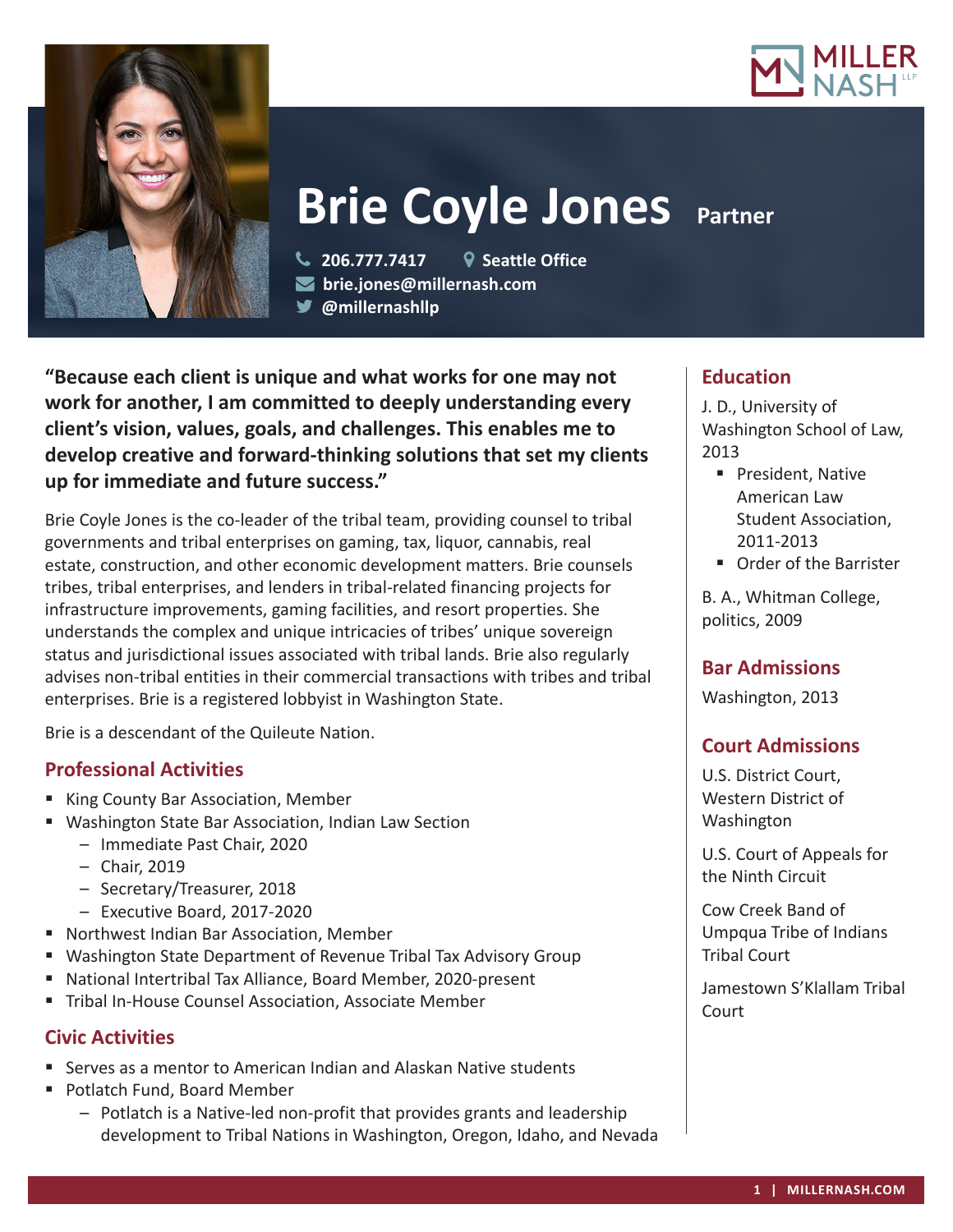

## **Representative Experience**

## **Tribal Cannabis**

- Co-authored Washington State House Bill 2000, which authorized the state to enter into cannabis compacts with Washington tribes. Lobbied for passage of the bill, worked on drafts and amendments of the bill with tribal and state staff. Bill passed 46-0 in the Senate and 79-17 in the House.
- Co-authored Washington's inaugural tribal-state cannabis compact between the Suquamish Tribe and the State of Washington, and subsequently co-authored several other cannabis compacts in Washington. Prepared tribal member outreach communications, tribal code revisions, compliance documents and policies, operating plans, and other necessary documents for implementation.
- Co-authored and negotiated one of the first tribal-state intergovernmental cannabis agreements in New Mexico. Prepared code amendments, vendor agreements, internal policies and procedures, and advised on all aspects of opening a retail cannabis store.
- Counseled a Michigan tribe on entering lease with a commercial cannabis tenant on the tribe's lands, including handling negotiations with the state, revisions to tribal code, lease review, and other compliance issues.
- Counseled numerous tribal clients on cannabis compacts and implementation of tribal regulatory structure, drafted tribal commercial cannabis code, prepared formation documents for commercial cannabis entities, prepared vendor contracts, and advised on other regulatory and transactional issues related to tribal cannabis activities.

#### **Gaming Compacts & Ordinances**

- Successfully negotiated tribal-state gaming compacts and amendments thereto, including negotiation of an amendment to Washington State's Appendix X2.
- Co-authored Washington State House Bill 2638 (2019-2020) to legalize sports wagering in tribal casinos.
- Regularly advises on gaming compact compliance and represents clients in consultations with the Washington State Gambling Commission.
- **Prepared and revised gaming ordinances and successfully obtained federal approval.**

#### **Tribal Financings**

- Counseled a tribe on a \$625 million revolving and term credit facility, secured with gaming revenue, for expansion of a gaming and hotel property.
- Counseled a tribe on a \$39 million construction loan facility for expansion of a gaming and hotel property secured with specific tax revenue.
- Counseled a tribe on a \$500 million revolving credit facility for the construction of gaming facility secured with gaming revenue.
- Counseled a tribe on an \$8.5 million construction loan facility for a sewer system secured with specific tax revenues and pledged revenues.
- Counseled a bank on a \$13 million loan to a tribal enterprise secured by specific tax revenues.
- Counseled a bank on a \$10 million reducing revolving loan secured by specific tax revenue.
- In connection with tribal financings secured with gaming revenue, secured NIGC declination letters and worked with WSGC to secure licensing exemptions for lenders.

## **Tribal Governance & Support of In-House Counsel**

- Drafted numerous tribal code provisions and resolutions for more than half a dozen tribes.
- Briefed and presented before, tribal councils and boards.
- Advised on compliance with Tribal constitutions, bylaws, codes, and policies.
- Completed three secondments for two tribal enterprises, serving as in-house attorney both on-site and remotely. Secondments ranged from three to twelve months.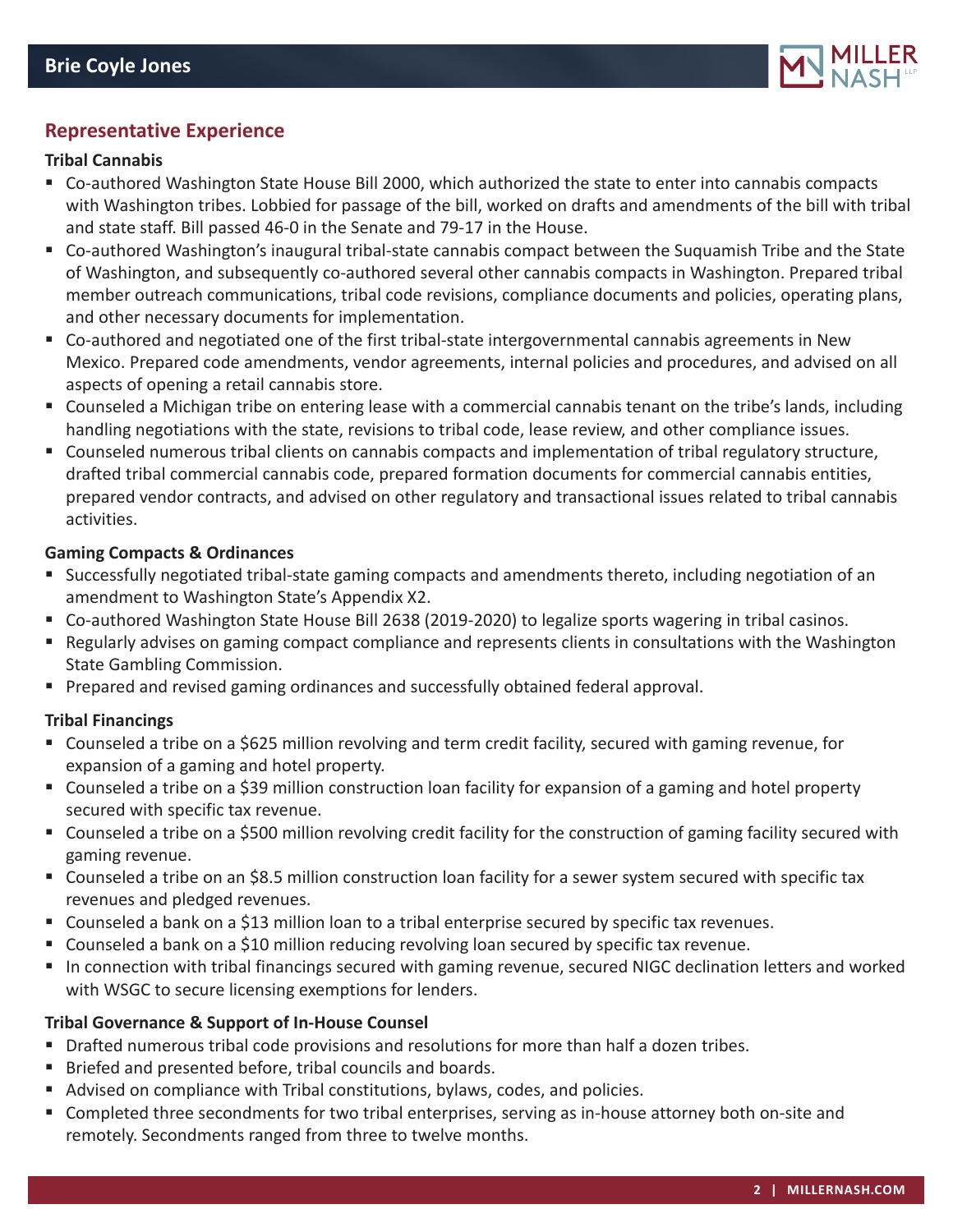

- Reviewed hundreds of contracts and advised on day-to-day operations of enterprises, including on issues related to advertising, procurement, property damage, employment, patron exclusion, and compliance with codes and policies.
- **Prepared communications to local and state government agencies on behalf of tribes and tribal enterprises.**
- **Briefed enterprise management and elected tribal leadership.**

## **Taxation in Indian Country**

- Analyzed various state taxes, including sales, excise, property, and business and occupations taxes, and their application to tribes and non-tribal enterprises doing business in Indian country in order to advise on optimal structures for tribal and non-tribal enterprises in Indian country.
- **Prepared property tax exemption applications on behalf of tribes.**
- Drafted an amicus curiae brief on behalf of a non-profit tribal organization in *Agua Caliente Band of Cahuilla Indians v. Riverside County*.

## **Liquor Agreements & Code**

- Helped negotiate and draft memoranda of agreements (MOA) between Washington tribes and the Washington State Liquor and Cannabis Board related to liquor licensing in Indian country and related tax issues.
- Drafted liquor ordinances and advised on submittal for federal approval.
- Regularly advise on compliance with MOAs and tribal liquor ordinances.

#### **Fuel Tax Compacts**

- Negotiated tribal fuel tax compacts between Washington tribes and the State of Washington.
- Drafted related fuel tax ordinances and advised on implementation.
- Played a leading role in drafting the amicus curiae brief submitted on behalf of 15 tribes in Automotive United Trades Organization v. State of Washington (2015). In a 9-0 decision, the Supreme Court of Washington upheld the constitutionality of tribal-state fuel tax compacts.

#### **Litigation**

- Successfully resolved a dram shop action against a tribe and tribal enterprise.
- Successfully briefed and argued cross-motions for summary judgment on behalf of a governmental agency in a real estate case involving more than 50 property owners.
- Represented a governmental agency in a condemnation case and helped arrive at a settlement amount that was \$3.3 million less than purported in the property owner's just compensation evidence.

## **Presentations**

- "Restatement of the Law of American Indians: Chapter 4 Economic Development: Subchapter 3 Indian Gaming," University of Washington, Annual Indian Law Symposium, panelist (Apr. 2022)
- "Protecting Tribes from Invisible Intrusions," Federal Bar Association, Indian Law Conference, panelist (Apr. 2022)
- "Blazing Ahead: Lessons from the Pros," NAFOA, Annual Conference, panelist (Apr. 2022)
- "Marijuana and Hemp in Indian Country," National Intertribal Tax Alliance, Annual Tax Conference, panelist (Mar. 2022)
- "Dual Taxation Issues and How it Affects Nations Doing Business in Indian Country," National Intertribal Tax Alliance, Annual Tax Conference, moderator (Mar. 2022)
- "What is a Tribe? Who is an Indian? A Brief History and Introduction to Key Considerations When Developing Legislation," Washington State Legislature, webinar for legislators and staff members (Jan. 2022)
- "Tribes and the Cannabis Industry," Oregon State Bar, Indian Law Series: Fall 2021 Updates (Oct. 2021)